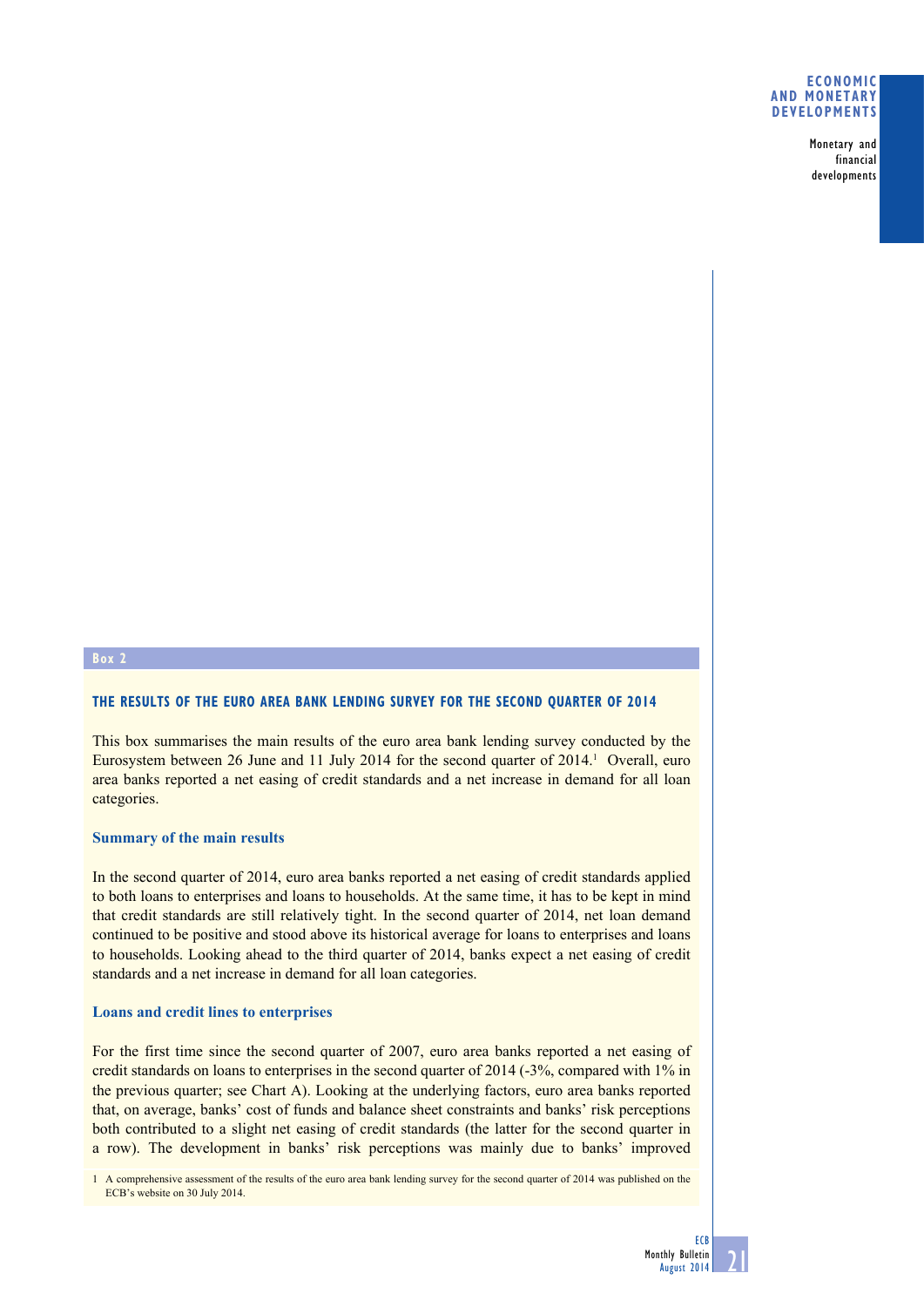expectations regarding the macroeconomic and firm-specific outlook, in line with the moderate economic recovery in the euro area. By contrast, banks' assessment of the risk on collateral demanded had a marginal tightening impact on credit standards. Finally, competitive pressures were reported to have contributed to a net easing of credit standards.

Banks further relaxed the terms and conditions for new loans to enterprises substantially in the second quarter of 2014. In net terms, margins on average loans were further narrowed (-26%, compared with -16% in the previous quarter; see Chart B), and, for the first time since the start of the survey, banks also reported a narrowing of margins on riskier loans to enterprises (-4%, compared with 5% in the previous quarter). Moreover, in net terms, euro area banks reported that all components of other terms and conditions became more favourable in the second quarter of 2014.

Looking ahead, euro area banks expect a net easing of credit standards for loans to enterprises in the third quarter of 2014 (-3%).





Net demand for loans to enterprises continued to be positive and recovered further in the second quarter of 2014 (4%, following 2% in the previous quarter; see Chart C). According to



22 Monthly Bulletin August 2014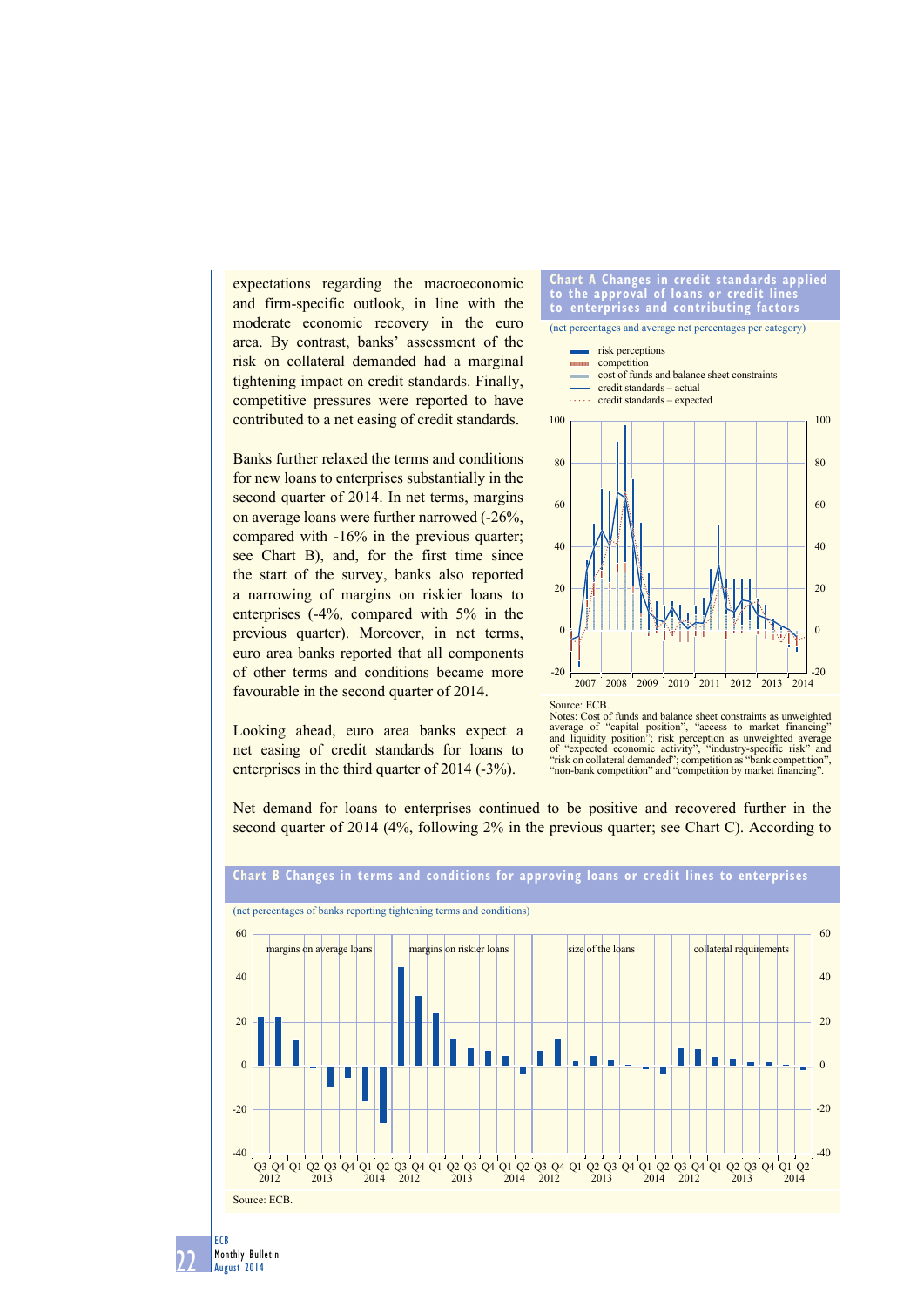# **Economic and monetary developments**

Monetary and financial developments

participating banks, this development was mainly driven by increased financing needs related to fixed investment (which made a marginally positive contribution to loan demand for the first time since the second quarter of 2011) as well as inventories and working capital. On average, the contribution to the net increase in demand from the use of alternative sources of finance was neutral in the second quarter of 2014.

Looking ahead, in net terms, a significant share of banks expect an increase in demand for loans to enterprises in the third quarter of 2014 (25%).

## **Loans to households for house purchase**

In the second quarter of 2014, euro area banks again reported a net easing of credit standards on loans to households for house purchase (-4%, broadly similar to the previous quarter; see Chart D). On average, all underlying factors, i.e. banks' cost of funds and balance sheet constraints, banks' risk perceptions, and competitive pressures, contributed to the net easing of credit standards for housing loans.

Banks' further relaxed the price terms and conditions for housing loans considerably in the second quarter of 2014, while there was less change in non-price terms and conditions. More specifically, euro area banks reported, in net terms, a significant narrowing of margins on average housing loans (-30%, compared with -21% in the previous quarter), while margins on riskier loans remained unchanged (0%) following a net widening of margins on riskier loans throughout the financial crisis. Responses regarding non-price terms and conditions pointed to little change overall, with a small net tightening related to loan maturity and a marginal net easing related to non-interest rate charges.

Looking ahead, euro area banks expect a marginal net easing of credit standards for housing loans in the third quarter of 2014 (-1%).

#### **chart c changes in demand for loans or credit lines to enterprises and contributing factors**

(net percentages and average net percentages per category)





Notes: Other financing needs as unweighted average of "inventories and working capital", "M&A and corporate restructuring" and "debt restructuring", use of alternative finance as unweighted average of "internal financing", banks", "loans from non-banks", "issuance of debt securities" and "issuance of equity".

### **chart d changes in credit standards applied to the approval of loans to households for house purchase and contributing factors**

(net percentages and average net percentages per category)

- risk perceptions
- competition **COUNTER**
- cost of funds and balance sheet constraints credit standards – actual
- a a a a credit standards – expected





Notes: Risk perception as unweighted average of "expected economic activity" and "housing market prospects"; competition as unweighted average of "competition from other banks" and "competition from non-banks".

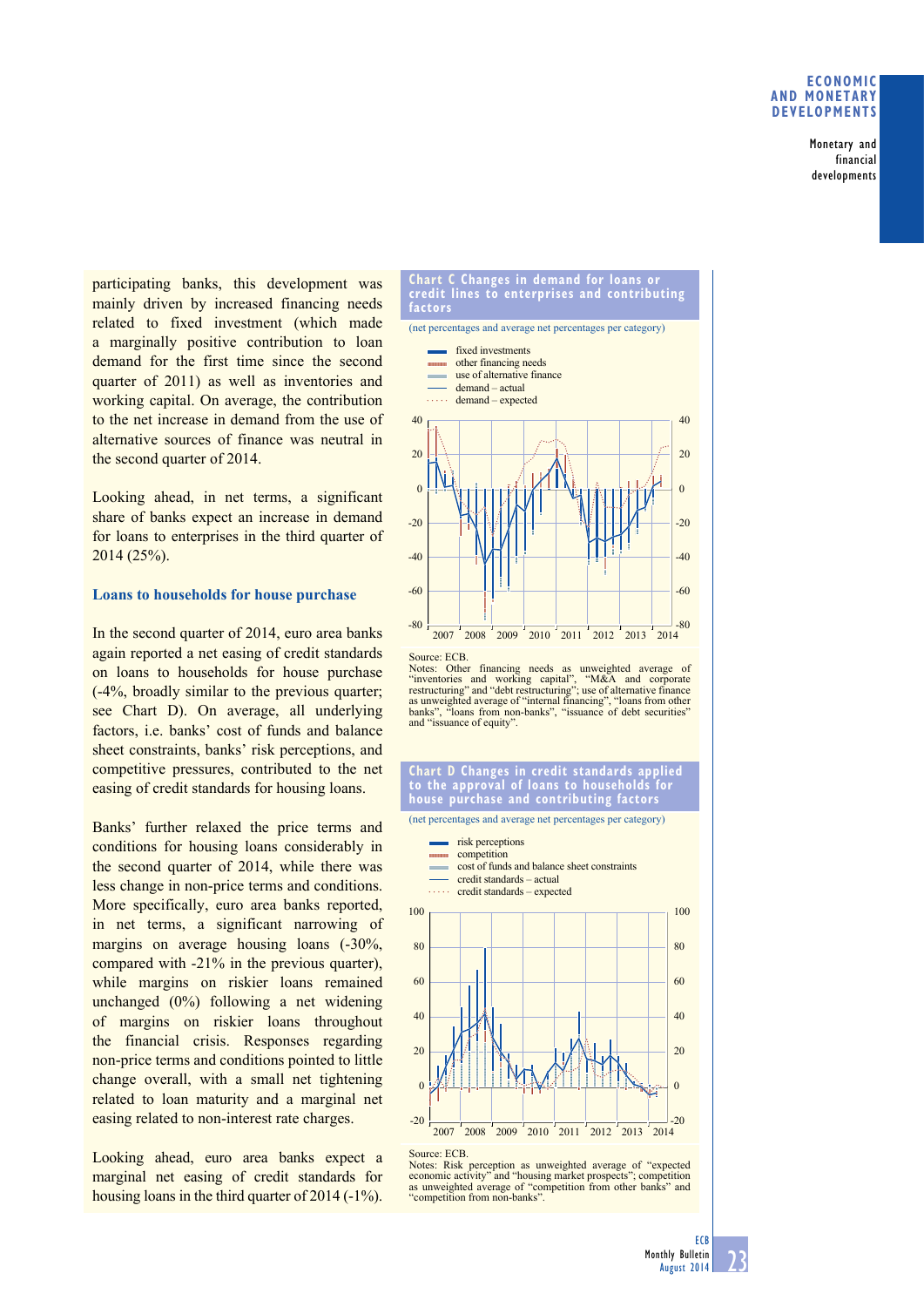Turning to loan demand, euro area banks reported a further net increase in demand for housing loans in the second quarter (19%, compared with 13% in the previous quarter; see Chart E). Regarding the underlying factors, the positive net contributions from housing market prospects and consumer confidence were the main drivers behind the net increase in demand for housing loans. By contrast, the contribution related to the use of alternative financing remained slightly negative.

Looking ahead, banks expect a net increase in demand for housing loans (16%) in the third quarter of 2014.

# **Consumer credit and other lending to households**

In the second quarter of 2014, euro area banks reported a net easing of credit standards for consumer credit and other lending to households (-2%, broadly similar to the previous quarter). This development was driven by a marginal net easing impact from banks' risk perceptions and banks' cost of





funds and balance sheet constraints (the latter being reported for the first time since the first quarter of 2007, i.e. since before the outbreak of the financial crisis) as well as a continued net easing impact from competition.

Turning to terms and conditions, banks reported a narrowing of margins on average loans (-14%, compared with -3% in the previous survey round), while those on riskier loans widened slightly (2%, broadly similar to the previous quarter).

Looking ahead, euro area banks expect a further net easing of credit standards applied to consumer credit and to other lending to households in the third quarter of 2014 (-2%).

In the second quarter of 2014, surveyed banks reported a further net increase in demand for consumer credit (17%, compared with 4% in the first quarter of 2014). Looking ahead, euro area banks expect a continued net increase in the demand for consumer credit in the third quarter of 2014 (16%).

# **Ad hoc questions**

The July 2014 bank lending survey contained a number of ad hoc questions.

First, it contained – as in previous survey rounds – an ad hoc question on banks' access to retail and wholesale funding. On average, in the second quarter of 2014, euro area banks reported a net

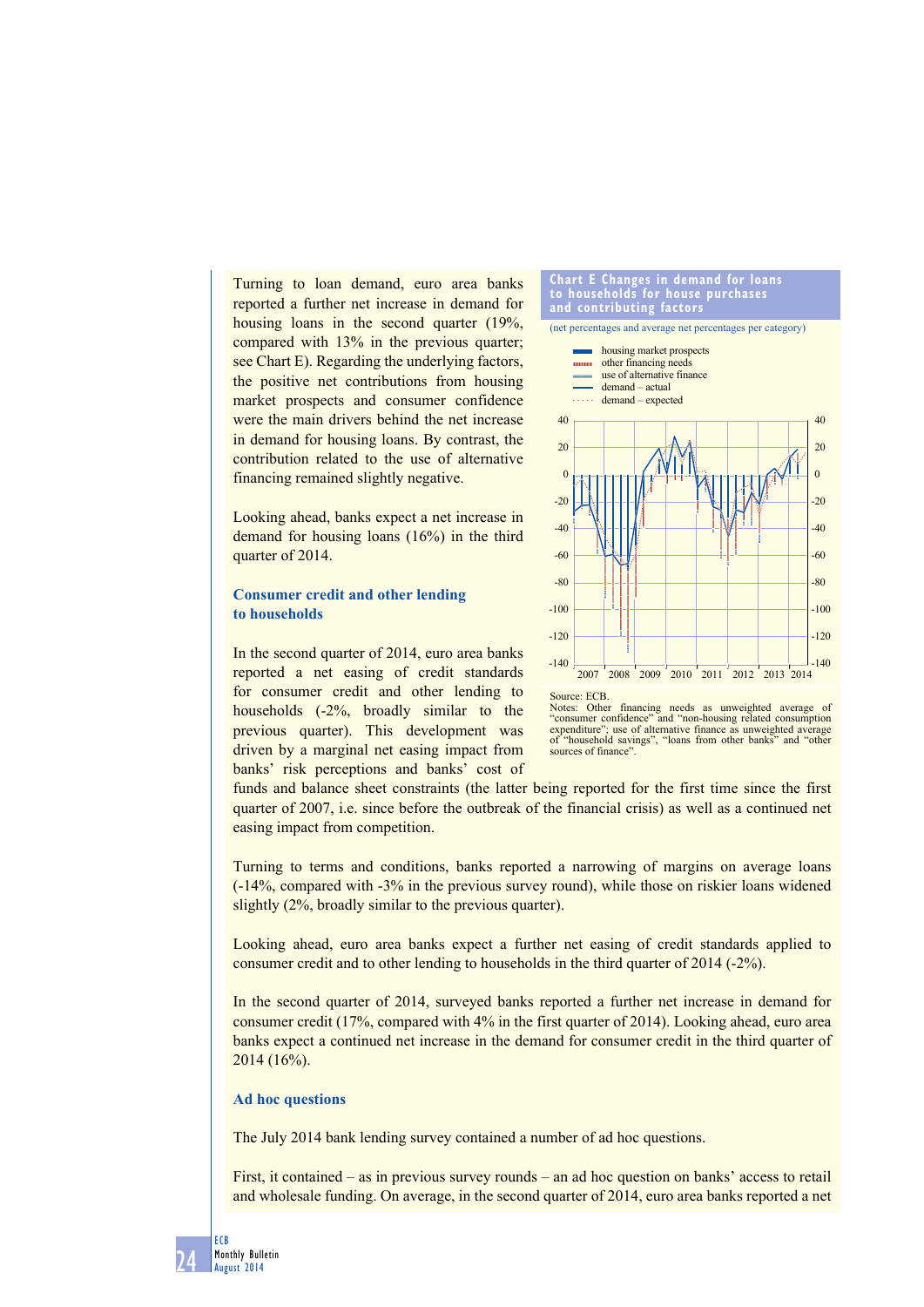# **Economic and monetary developments**

Monetary and financial developments

easing in their access to funding for all main market instruments, i.e. for retail funding, money market instruments, issuance of bank debt securities and securitisation (see Chart F). Looking ahead to the third quarter of 2014, euro area banks expect a continued net easing in their access to all wholesale market instruments, but overall unchanged access to retail funding.

Second, the July 2014 survey included – as in previous survey rounds – an ad hoc question aimed at assessing the impact of the sovereign debt tensions on banks' funding conditions, credit standards and credit margins over the previous three months. The banks' replies indicated that reduced sovereign debt tensions had contributed on average to a further and considerable net easing of banks' funding conditions in the second quarter of 2014, while the reduced sovereign debt tensions had no impact on changes in banks' credit standards for all loan categories. At the same time, euro area banks reported that the reduced sovereign debt tensions had contributed to a further small narrowing of margins for all loan categories in the second quarter of 2014.

Third, the July 2014 survey also included two biannual ad hoc questions aimed at assessing the extent to which new regulatory and supervisory actions (including the comprehensive assessment of banks in the euro area) have affected banks' lending policies, both via the potential impact on their capital position and via the credit standards they apply to loans.

Euro area banks replied that, in response to regulatory and supervisory actions, their risk-weighted assets slightly increased in net terms during the first half of 2014, which was the first such



**chart f changes in access to funding over the past three months**

Source: ECB.

Note: The net percentages are defined as the difference between the sum of the percentages for "deteriorated considerably"<br>and "deteriorated somewhat" and the sum of the percentages for "eased somewhat" and "eased consider